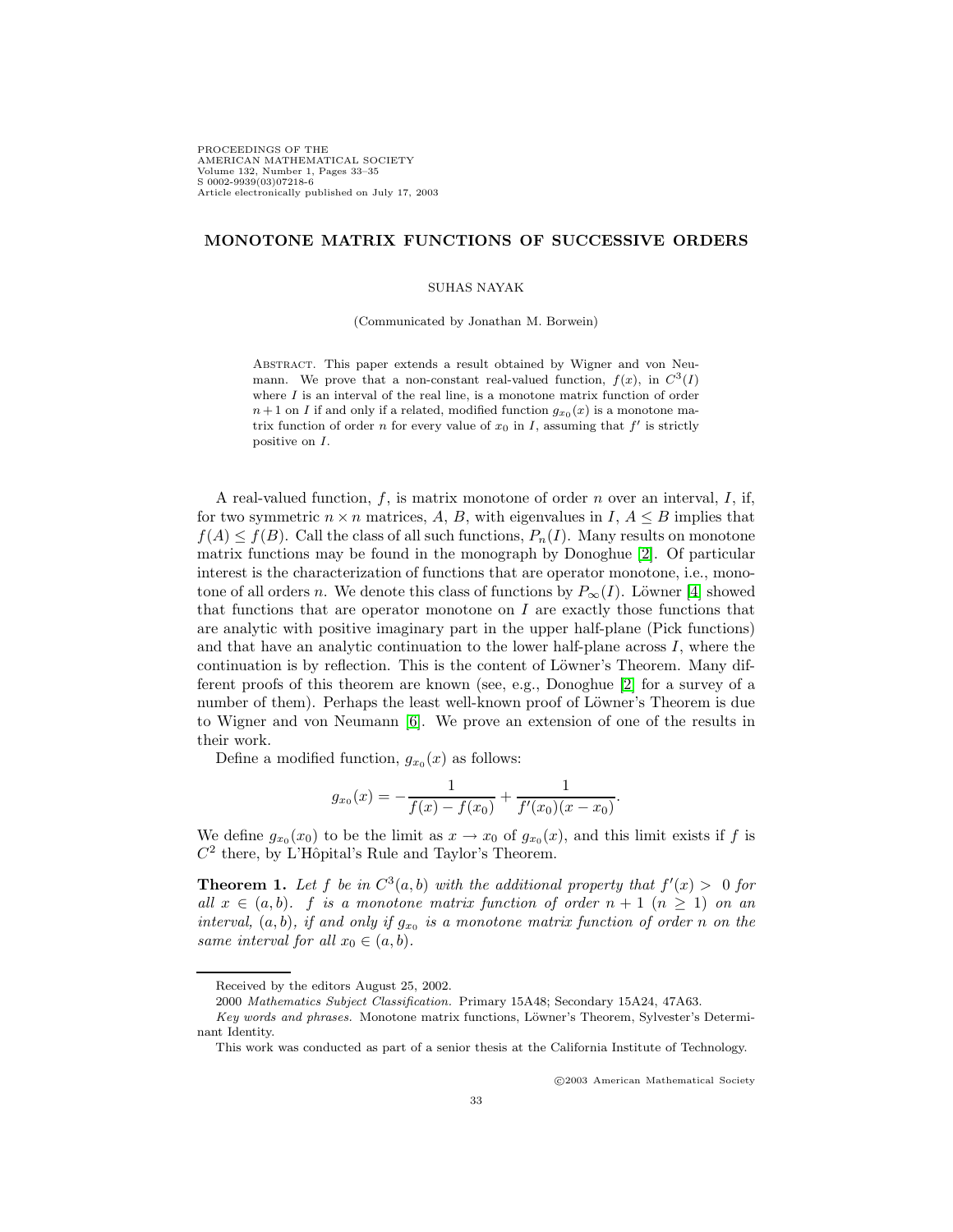#### 34 SUHAS NAYAK

The assumptions in Theorem 1 are not too restrictive. It is known (see [\[2\]](#page-2-0)) that  $f \in P_n(a, b)$  implies  $f \in C^{(2n-3)}(a, b)$ . Moreover, if f is non-constant and in  $P_2(a, b)$ , then  $f'(x) > 0$  for all  $x \in (a, b)$ . Since  $P_k(a, b) \subset P_j(a, b)$  for all  $k > j$ ,  $f'(a)$ is strictly positive if  $f \in P_n(a, b)$  with  $n \geq 2$ .

It should also be noted that Wigner and von Neumann [\[6\]](#page-2-2) proved one half of Theorem 1, namely that f monotone of order  $n + 1$  in  $(a, b)$  implies that  $g_{x_0}$  is monotone of order n in  $(a, b)$  for any  $x_0$  in  $(a, b)$ .

*Proof of Theorem 1.* The divided differences of a function,  $f$ , may be defined as follows:

$$
[x_i, x_j]_f = \frac{f(x_i) - f(x_j)}{x_i - x_j}, \quad [x_i, x_i]_f = f'(x_i).
$$

It is well known that  $f \in P_{n+1}(a, b)$  if and only if for any set of  $n+1$  distinct points  $x_0, x_1, x_2, \ldots, x_n$  of the interval  $(a, b)$ , the Pick matrix formed with the divided differences of f,  $K_{ij}^{(f)} = [x_i, x_j]_f = a_{ij}$ , is a positive semidefinite matrix. We therefore consider the Pick matrices of f and  $g_{x_0}$ . It is straightforward to verify that for  $x_i$  and  $x_j$  different from  $x_0$ ,

$$
[x_i, x_j]_{g_{x_0}} = \frac{a_{00}a_{ij} - a_{i0}a_{j0}}{f'(x_0)(f(x_i) - f(x_0))(f(x_j) - f(x_0))}.
$$

Also, by L'Hôpital's Rule and Taylor's Theorem, it can be shown that  $g_{x_0}(x_0)$  and  $g'_{x_0}(x_0)$  exist if  $f \in C^3(a, b)$ .

We consider the determinants of the principal submatrices of  $K^{(g_{x_0})}$ . Consider the determinant of any one such submatrix. The term-by-term expansion of the determinant is a linear combination of fractions with the same denominator. This denominator is a product of terms of the form  $(f(x_i) - f(x_0))^2$  (for each row i of  $K^{(g_{x_0})}$  in the submatrix) and a positive power of  $f'(x_0)$ . Therefore this common denominator is positive. Factoring out this common denominator leaves the determinant of the corresponding submatrix of  $L^{(g_{x_0})}$ , defined by  $L^{(g_{x_0})}_{ij} = a_{00}a_{ij} - a_{i0}a_{j0}$ , which is just the matrix of the numerators of each entry in  $K^{(g_{x_0})}$ . Denote the entries of  $L^{(g_{x_0})}$  by  $b_{ij}$ . Since the determinant of each submatrix of  $K^{(g_{x_0})}$  has the same sign as the determinant of the corresponding submatrix of  $L(g_{x_0})$ , it suffices to consider  $L^{(g_{x_0})}$  in what follows.

Suppose f is monotone of order  $n + 1$ . Let us now consider a  $k \times k$  principal submatrix of  $L^{(g_{x_0})}$ ,  $L^{(g_{x_0})}_{sub}$ , containing diagonal entries  $b_{n_i n_i}$ . Using Sylvester's Determinant Identity ([\[5\]](#page-2-3), [\[1\]](#page-2-4)), we find that det  $L_{sub}^{(g_{x_0})} = a_{00}^{k-1} \det K_{sub}^{(f)}$ , where  $K_{sub}^{(f)}$  is the  $(k + 1) \times (k + 1)$  principal submatrix of  $K^{(f)}$  having diagonal entries  $a_{00}$ and  $a_{n_i n_i}$ . Since f is monotone of order  $n + 1$ ,  $\det L_{sub}^{(g_{x_0})}$  is nonnegative, and therefore any Pick matrix of  $g_{x_0}$  formed by a subset of the points  $(x_1, x_2, \ldots, x_n)$ (with  $x_i \neq x_0$ ) is a positive semidefinite matrix. If we take a limit of the positive semidefinite Pick matrices as  $x_i \rightarrow x_0$ , we get a positive semidefinite matrix. This is the first half of the theorem, and was the result used by Wigner and von Neumann in their continued fraction proof of Löwner's Theorem.

The converse is easily proved also. Suppose  $g_{x_0} \in M_n(a, b) \quad \forall x_0 \in (a, b)$ . Consider any principal submatrix of  $K^{(f)}$ . If the submatrix is  $1 \times 1$ , then it is one of the diagonal elements, which are nonnegative since we know that  $f'$  is positive on  $(a, b)$ . Now consider a  $k \times k$  principal submatrix of  $K^{(f)}$ , which is the Pick matrix associated to f of the distinct points  $x_{n_1}, x_{n_2}, \ldots, x_{n_k}$   $(n_i \in \{1, 2, \ldots, n\}).$